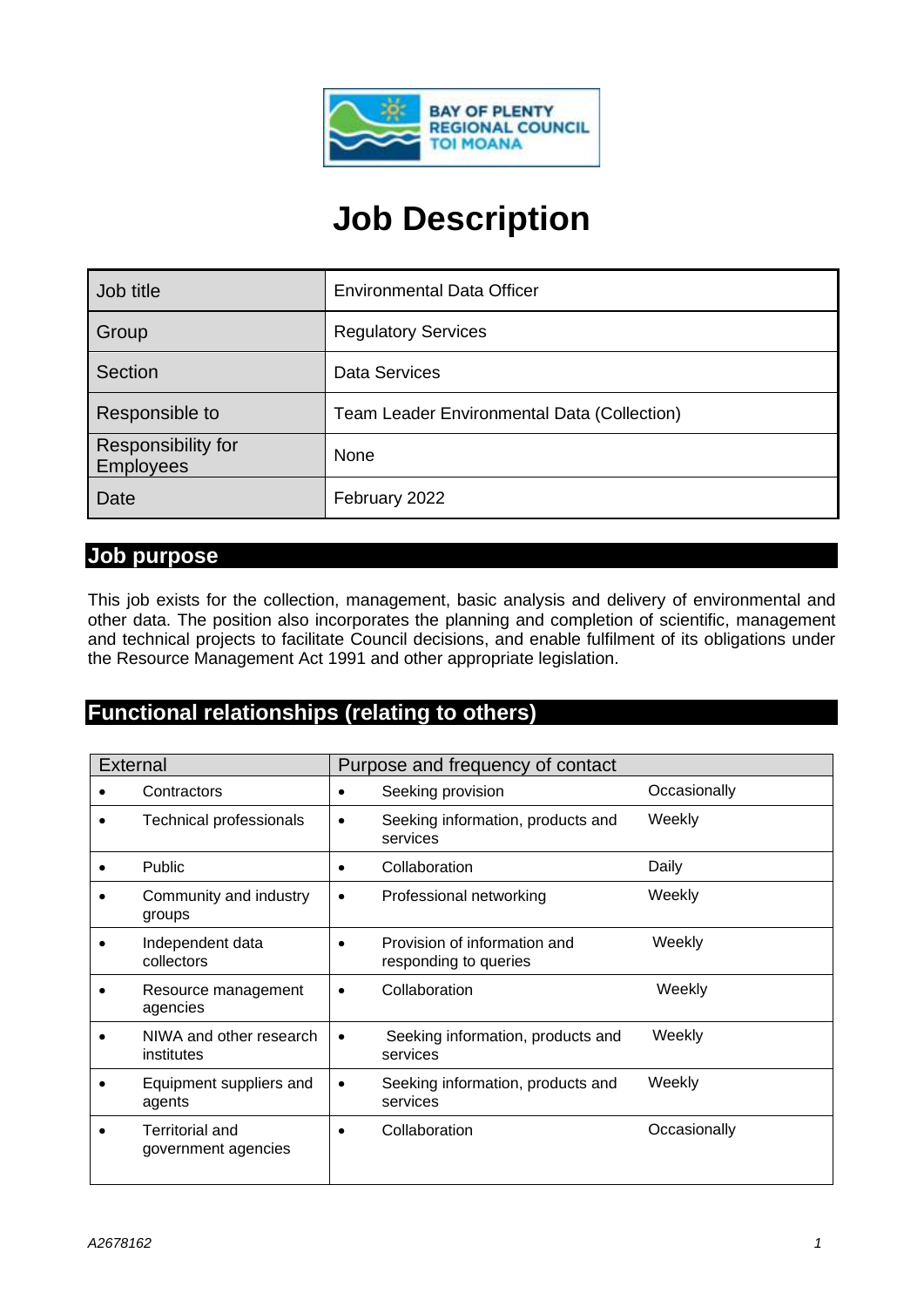| Internal                                   | Purpose and frequency of contact                      |       |
|--------------------------------------------|-------------------------------------------------------|-------|
| Staff at all levels in the<br>organisation | Service provision<br>٠                                | Daily |
|                                            | Provision of information and<br>responding to queries | Daily |
|                                            | Collaboration                                         | Daily |

## **Key result areas**

The job encompasses the following major functions or key result areas:

- Operational management
- Relationship management
- Corporate contribution

The requirements in the above key result areas are broadly identified below:

## **Key accountabilities**

| Key accountabilities<br>(jobholder is responsible for) |                                                                                                                                                                                                                                                                                                                                                                                                                                                                                                                                                                                                                                                                                                                                                                                                                                                         | Key accountability measures<br>(jobholder is successful when)                                                                                                                                                                                                                                                                                                                                                                                                                                                                                         |  |
|--------------------------------------------------------|---------------------------------------------------------------------------------------------------------------------------------------------------------------------------------------------------------------------------------------------------------------------------------------------------------------------------------------------------------------------------------------------------------------------------------------------------------------------------------------------------------------------------------------------------------------------------------------------------------------------------------------------------------------------------------------------------------------------------------------------------------------------------------------------------------------------------------------------------------|-------------------------------------------------------------------------------------------------------------------------------------------------------------------------------------------------------------------------------------------------------------------------------------------------------------------------------------------------------------------------------------------------------------------------------------------------------------------------------------------------------------------------------------------------------|--|
| 1                                                      | <b>Operational management</b>                                                                                                                                                                                                                                                                                                                                                                                                                                                                                                                                                                                                                                                                                                                                                                                                                           |                                                                                                                                                                                                                                                                                                                                                                                                                                                                                                                                                       |  |
|                                                        | Collect, manage and analyse data using<br>specific standards and procedures.<br>Complete data requests and simple reporting<br>requirements for data using specialised data<br>management applications.<br>Plan, implement and complete specialist<br>technical projects.<br>Coordinate selected maintenance<br>programmes for the regional data collection<br>network.<br>Maintain Council's radio communications<br>network.<br>Maintain equipment related to Council's flood<br>and emergency response capabilities.<br>Occasionally required to coordinate and<br>supervise contractors and students.<br>Occasionally required to act as an expert<br>witness, preparing and presenting evidence<br>to hearings and court proceedings.<br>Undertake any other relevant duties as<br>directed by the Team Leader Environmental<br>Data (Collection). | Data collection and reporting is conducted<br>$\bullet$<br>efficiently and effectively, complies with<br>relevant standards and fulfils legislative<br>requirements.<br>Advice, developments and implementations<br>$\bullet$<br>are based on sound research and analysis,<br>and are provided in a timely and professional<br>manner.<br>Data provision in support of Councils flood<br>$\bullet$<br>and emergency management is maintained to<br>recognised standards.<br>Additional duties are completed to<br>$\bullet$<br>appropriate standards. |  |
| $\overline{2}$                                         | <b>Relationship management</b>                                                                                                                                                                                                                                                                                                                                                                                                                                                                                                                                                                                                                                                                                                                                                                                                                          |                                                                                                                                                                                                                                                                                                                                                                                                                                                                                                                                                       |  |
| $\bullet$                                              | Establish and maintain close working<br>relationships with internal and external<br>contacts including Local Authorities,<br>ratepayers, landowners, suppliers,<br>consultants, and contractors.                                                                                                                                                                                                                                                                                                                                                                                                                                                                                                                                                                                                                                                        | Effective, professional relationships and<br>$\bullet$<br>partnerships are developed and maintained<br>with internal and external contacts.<br>Professional image is conveyed in public<br>٠                                                                                                                                                                                                                                                                                                                                                          |  |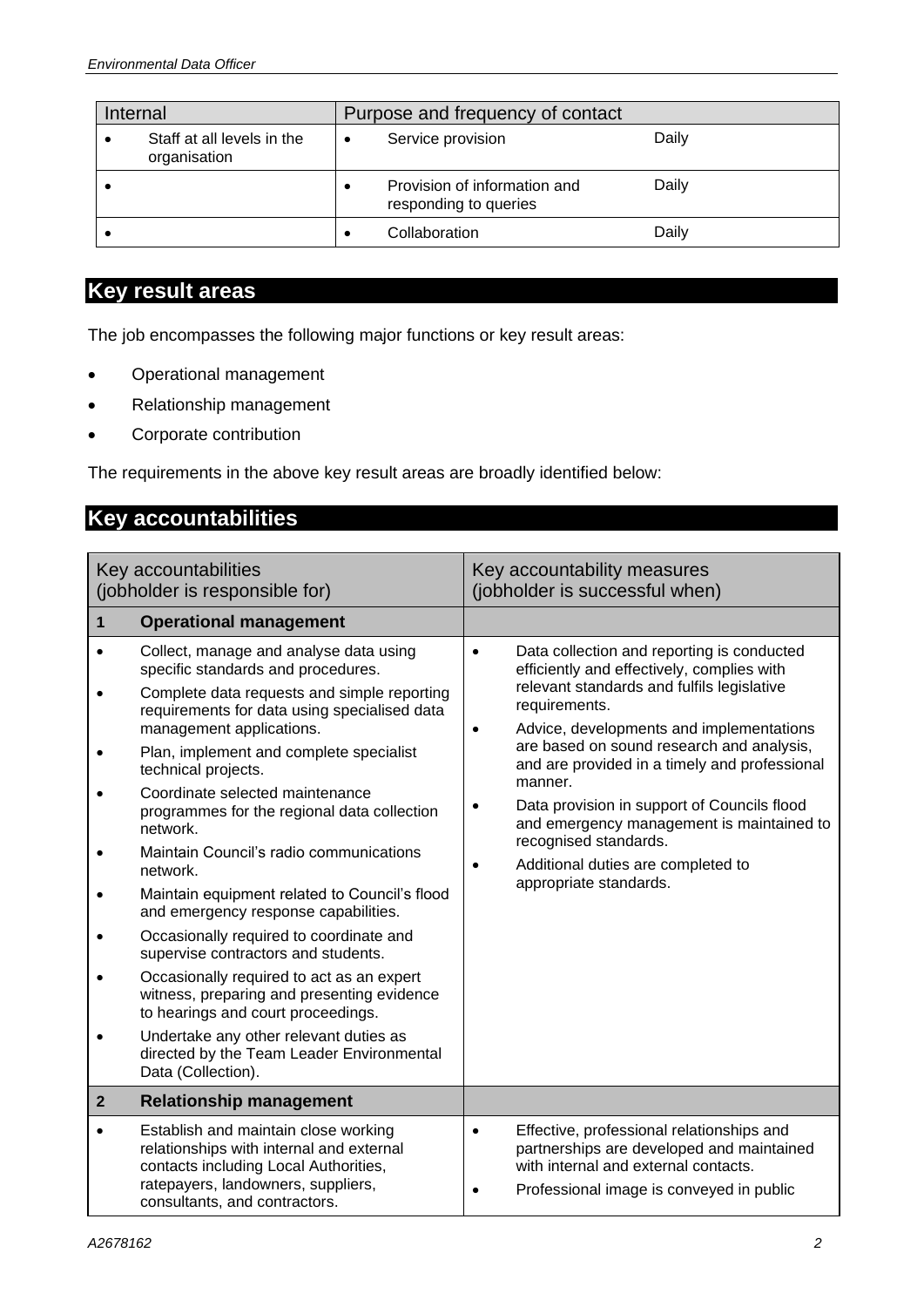| Key accountabilities<br>(jobholder is responsible for) |                                                                                                                                 | Key accountability measures<br>(jobholder is successful when)                                                                                                                                                                                         |  |
|--------------------------------------------------------|---------------------------------------------------------------------------------------------------------------------------------|-------------------------------------------------------------------------------------------------------------------------------------------------------------------------------------------------------------------------------------------------------|--|
|                                                        | Act as a representative for Council at<br>appropriate conferences and seminars, and<br>other events held within the region.     | forums.                                                                                                                                                                                                                                               |  |
| 3                                                      | <b>Corporate contribution</b>                                                                                                   |                                                                                                                                                                                                                                                       |  |
|                                                        | Promote the implementation of the Corporate<br>Culture Statement, Leadership Model and<br>Health and Safety Systems.            | Corporate responsibilities are undertaken and<br>$\bullet$<br>completed accurately, meeting specified<br>standards and within agreed timeframes.                                                                                                      |  |
|                                                        | Recognise individual responsibility for<br>Workplace Health and Safety under the                                                | Hazards are identified and all incidents and<br>accidents are reported.                                                                                                                                                                               |  |
|                                                        | Health and Safety at Work Act 2015.<br>Meet the statutory responsibilities detailed in<br>the Information Management Policy and | Participate in any wellness programmes,<br>such as stress management training and<br>health monitoring.                                                                                                                                               |  |
|                                                        | Procedures standard.<br>Meet Bay of Plenty Regional Council's<br>statutory responsibilities for civil defence and               | Council records are created and maintained<br>in corporate information systems, meeting<br>specified information management standards.                                                                                                                |  |
| emergency management.                                  |                                                                                                                                 | Participate in any civil defence and<br>emergency management training initiatives<br>and assist with any civil defence<br>emergencies, as part of Bay of Plenty<br>Regional Council's responsibilities for civil<br>defence and emergency management. |  |

#### **Delegations**

Delegation as set out in the Chief Executive's Delegations Manual.

#### **Freedom to act**

Guidelines and support available to assist the jobholder to make decisions e.g. policy documents, standard procedures, reference to team leader or senior employees.

- Manufacturers, suppliers, operating manuals, internal specialists in the field.
- Networking with peers at other councils and external agencies (e.g. NIWA).
- Scientific literature.
- Independent data collectors.
- National Environmental Monitoring Standards, good practice guides, BOPRC field and office practice manuals, manufacturer's specifications.

### **Work complexity**

Most challenging duties typically undertaken:

- Maintaining a high level of professional awareness with regard to data collection, management and reporting and keeping abreast of new technology and practices.
- Occasionally required to handle conflict situations regarding complaints from the public.
- Wide ranging scope including:
	- o Physical construction skills.
	- o Project management (up to \$15000-\$30000).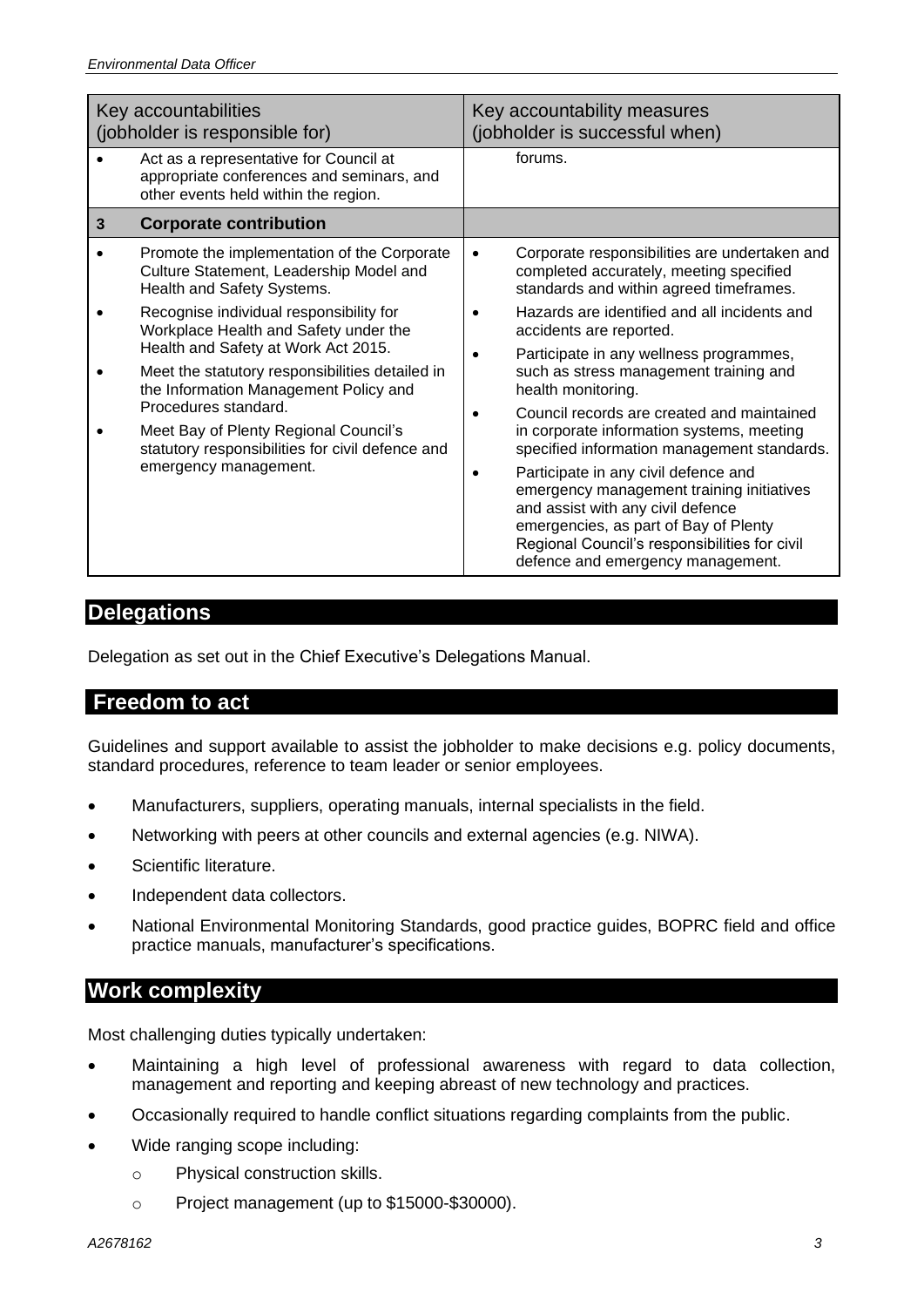- o Working with advanced equipment.
- o Understanding environmental processes and applying them to data collection.
- o Liaising with members of the public/land owners (i.e. establishing access agreements).
- o Data interpretation skills.
- o Statistical analysis and data provision.

## **Person specification**

| Minimum academic qualifications and experience required:      |                                                                                              |                                                                                                                                     |  |
|---------------------------------------------------------------|----------------------------------------------------------------------------------------------|-------------------------------------------------------------------------------------------------------------------------------------|--|
| <b>Essential</b><br>Desirable (for recruitment purposes only) |                                                                                              |                                                                                                                                     |  |
|                                                               | Bachelor degree in science, engineering or<br>similar<br>A valid driver's licence required*1 | New Zealand Diploma in Field Hydrology<br>$\bullet$<br>Boatmaster, 4WD, traffic management or<br>$\bullet$<br>similar qualification |  |

| Knowledge / experience (indicate years of experience required as appropriate) |                                                                                       |                                           |                                                 |
|-------------------------------------------------------------------------------|---------------------------------------------------------------------------------------|-------------------------------------------|-------------------------------------------------|
|                                                                               | <b>Essential</b>                                                                      | Desirable (for recruitment purposes only) |                                                 |
| $\bullet$                                                                     | Minimum of three years' relevant post-<br>qualification experience                    | $\bullet$                                 | Experience in a local government<br>environment |
|                                                                               | Wide range of environmental data collection,<br>management and statistical experience | $\bullet$                                 | Experience with statistical analysis            |

## **Key skills / attributes / job specific competencies**

The following indicates what would typically be expected for this role at a competent level:

| Working knowledge | Strong scientific and technical knowledge of the principles<br>$\bullet$<br>underlying data collection and management; this may include<br>hydrological, ecology, meteorological, air quality and engineering<br>theories |  |
|-------------------|---------------------------------------------------------------------------------------------------------------------------------------------------------------------------------------------------------------------------|--|
|                   | Professional and technical knowledge of the natural and physical<br>٠<br>environment                                                                                                                                      |  |
|                   | Knowledge of the Resource Management Act 1991<br>٠                                                                                                                                                                        |  |
|                   | An understanding of relevant data collection theory and terminology<br>٠                                                                                                                                                  |  |
|                   | Knowledge of environmental issues<br>٠                                                                                                                                                                                    |  |
|                   | Project and time management<br>٠                                                                                                                                                                                          |  |
|                   | Ability to accurately record, collect and manage data<br>٠                                                                                                                                                                |  |
|                   | Data analysis ability<br>٠                                                                                                                                                                                                |  |
|                   | Knowledge of light construction and basic electrical systems and<br>٠<br>electronic devices                                                                                                                               |  |
|                   | A high level of computer skills<br>٠                                                                                                                                                                                      |  |
| Awareness         | Community, cultural and political awareness                                                                                                                                                                               |  |

## **Personal attributes / key behaviours**

<sup>1</sup> *Driving record free of driving suspensions or convictions (excluding demerit points and infringement fees). Requirement for valid Driver's Licence may be waived if applicant has a driving-related disability.*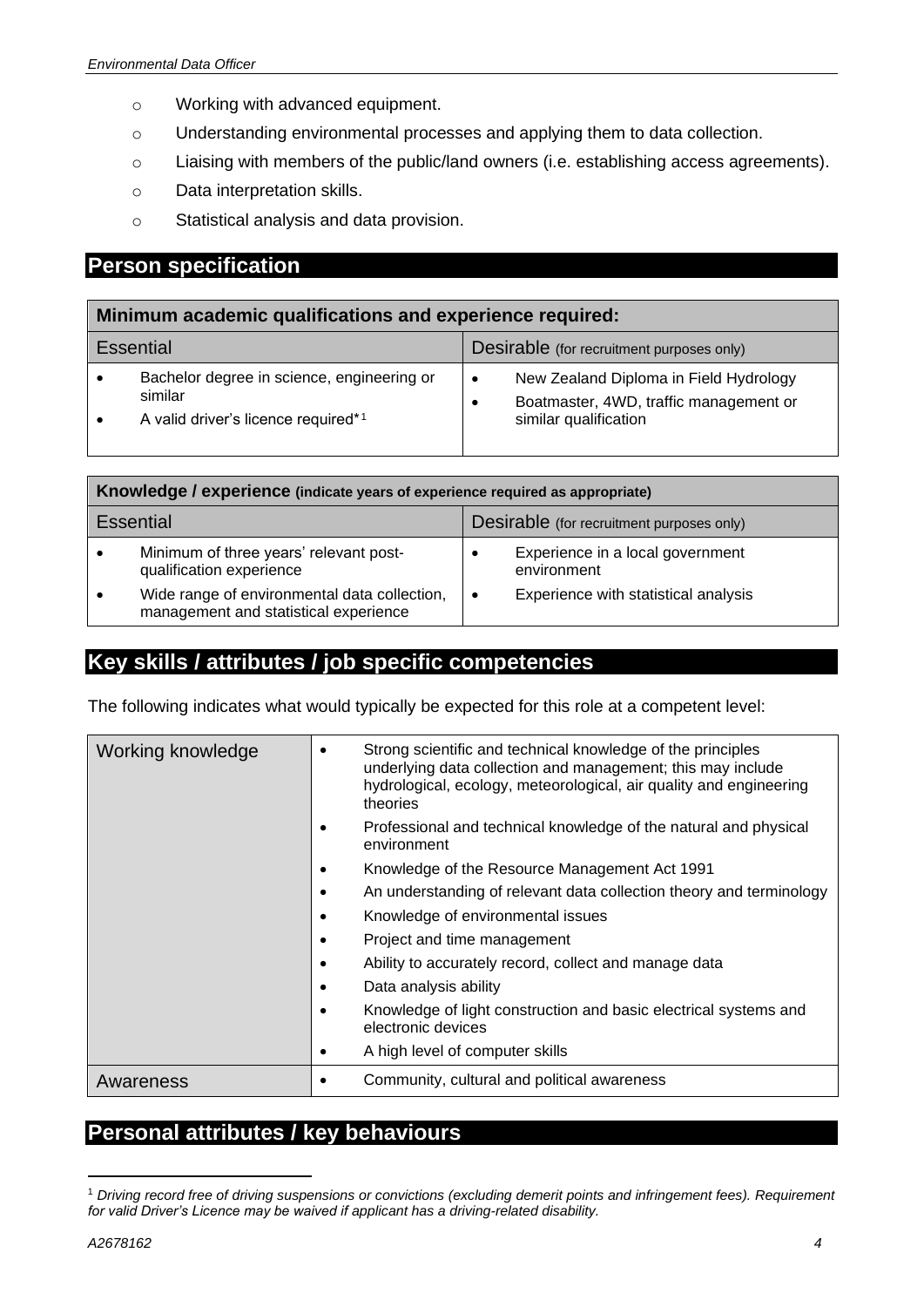- Ability to work well in a team.
- Sound judgement and initiative.
- Critical decision-making skills.
- Negotiation skills with the ability to resolve conflict situations.
- A high level of courtesy, listening and communication skills.
- Sound report writing skills.
- Excellent problem solving skills.

#### **Other requirements**

- May require frequent travel within or outside Bay of Plenty region.
- Some activities (such as construction and flood gauging) are physically demanding and occasionally require lifting heavy gauging weights of up to 50kg.
- A reasonable level of fitness required for conducting site inspections and collecting data.
- Undertake field work/site inspections and collect samples, often in unfavourable conditions such as floods.
- Required to be available on after hours flood call-out roster (24 hours). This involves carrying a pager to receive alarms and messages.
- Occasionally required to supervise and support selected staff and casual students.
- Occasionally required to manage external contractors, projects as well as the quality and timeliness of outputs.
- Four wheel driving skills.
- Wader skills.
- First aid skills.
- Boating skills.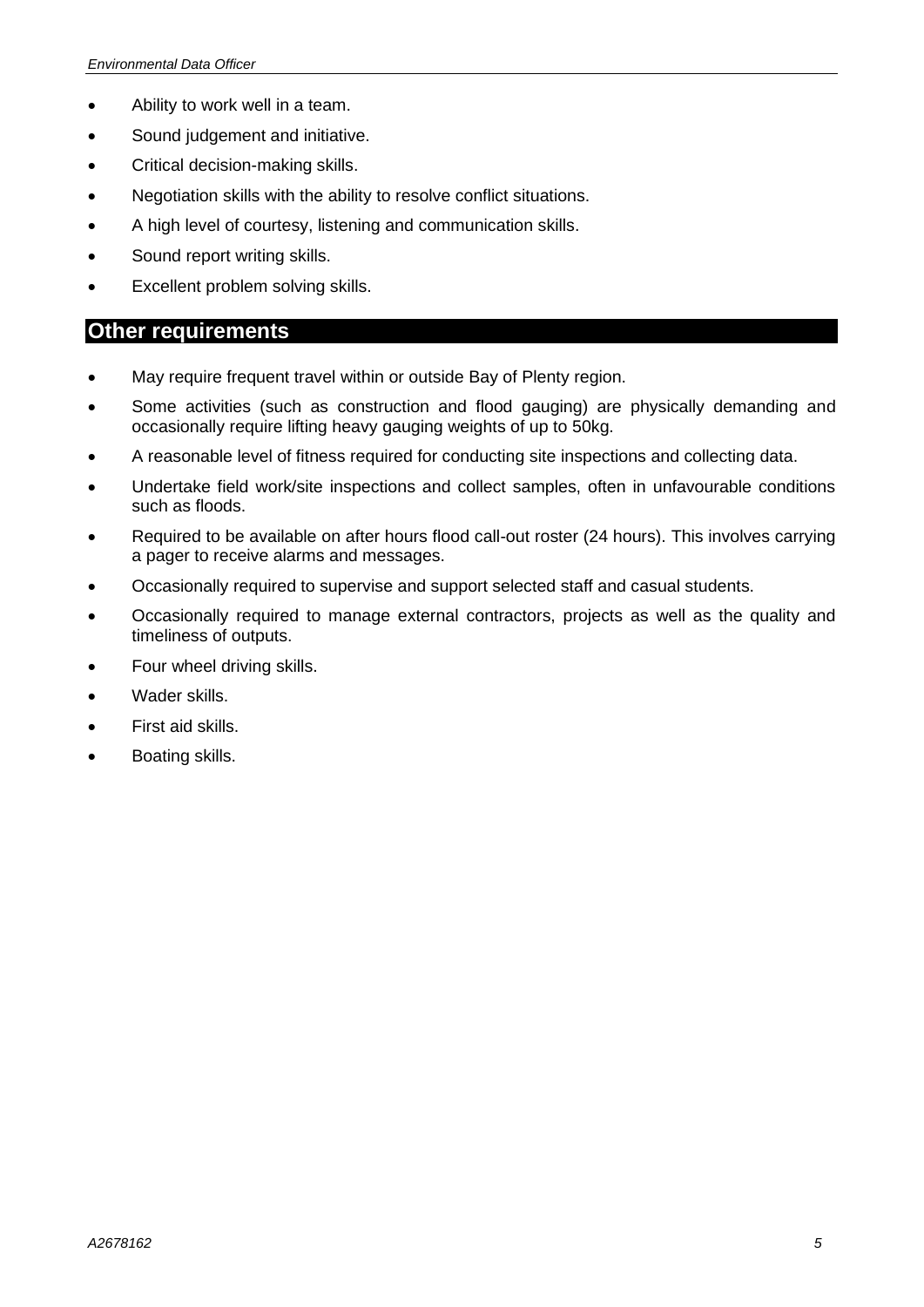#### **Change to job description**

From time to time it may be necessary to consider changes in the job description in response to the changing nature of our work environment. Such changes, including technological requirements or statutory changes, may be initiated by the manager of this job with due consultation with the position holder. This job description should be reviewed as part of the preparation for performance planning for the annual performance cycle.

\_\_\_\_\_\_\_\_\_\_\_\_\_\_\_\_\_\_\_\_\_\_\_\_\_\_\_\_\_\_\_\_\_\_\_\_\_\_\_\_ \_\_\_\_\_\_\_\_\_\_\_\_\_\_\_\_\_\_\_\_\_\_\_\_\_\_\_\_\_\_\_\_

\_\_\_\_\_\_\_\_\_\_\_\_\_\_\_\_\_\_\_\_\_\_\_\_\_\_\_\_\_\_\_\_\_\_\_\_\_\_\_\_ \_\_\_\_\_\_\_\_\_\_\_\_\_\_\_\_\_\_\_\_\_\_\_\_\_\_\_\_\_\_\_\_

**Approved:**

Manager Date **Date** 

**Discussed with incumbent:**

Employee Date